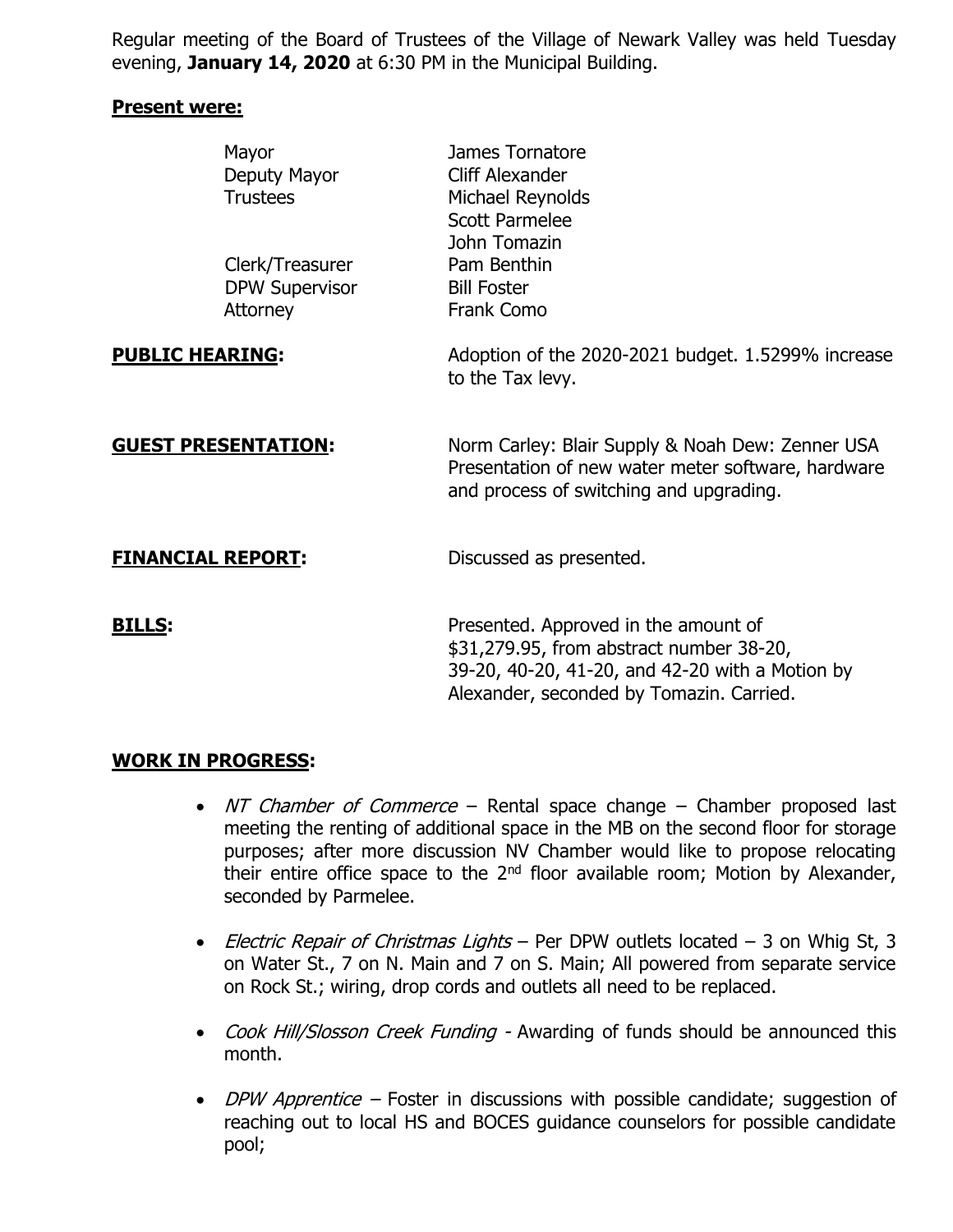### **GUESTS/Privilege of the Floor:**

• Jean Ellen Parmelee and Renee Gaylord of *Project Neighbor Food Pantry* – Pantry is seeking to relocate their operation to a first floor location to better serve the community; currently located in the First United Methodist Church basement requiring all donations in to be hauled down the stairs where they are sorted, stored, packaged and boxed and then carried back up the stairs going out to those in need; approx. 7000# was boxed and provided to the community in Nov. and Dec. 2019 alone; Project Neighbor has contacted NVCSD about the use of the prior administration building on Whig Street, the school is reviewing details; seeking approval from Village as the Village is the owner of the land; open to other suggestions and opportunities; currently utilizing approx. 450 sq. ft. at current location; Ideally seeking larger space so as to serve a larger area of the community.

#### **NEW BUSINESS:**

| RESOLUTION #31-20 | Adoption of Local Law 01-2020: Override of Tax Levy<br>Limit (Copy attached) – adopted with a motion by<br>Alexander, seconded by Reynolds. Roll call vote.<br>Alexander, Reynolds, Parmelee, Tomazin, Tornatore.<br>-Yes. 0 - No. Carried.  |
|-------------------|----------------------------------------------------------------------------------------------------------------------------------------------------------------------------------------------------------------------------------------------|
| RESOLUTION #32-20 | Adoption of the 2020-2021 Village Budget (Copy<br>attached) - adopted with a motion by Alexander,<br>seconded by Tomazin. Roll call vote. Alexander,<br>Reynolds, Parmelee, Tomazin, Tornatore. - Yes. 0 -<br>No. Carried.                   |
| RESOLUTION #33-20 | Designation of Date/Time/Place of General Village<br>Election (Copy attached) – adopted with a motion by<br>Alexander, seconded by Reynolds. Roll call vote.<br>Alexander, Reynolds, Parmelee, Tomazin, Tornatore.<br>-Yes, 0 - No. Carried. |
| RESOLUTION #34-20 | Appointment of Election Inspectors (Copy attached) –<br>adopted with a motion by Alexander, seconded by<br>Tomazin. Roll call vote. Alexander, Reynolds,<br>Parmelee, Tomazin, Tornatore. - Yes. 0 - No. Carried.                            |
| RESOLUTION #35-20 | Appointment of Registrar of Vital Statistics (Copy<br>attached) – adopted with a motion by Alexander,<br>seconded by Reynolds. Roll call vote. Alexander,<br>Reynolds, Parmelee, Tomazin, Tornatore. - Yes. 0 -<br>No. Carried.              |
| RESOLUTION #36-20 | Authorization to amend Resolution #20-20 (Copy<br>attached) – adopted with a motion by Alexander,<br>seconded by Tomazin. Roll call vote. Alexander,<br>Reynolds, Parmelee, Tomazin, Tornatore. - Yes. 0 -<br>No. Carried.                   |